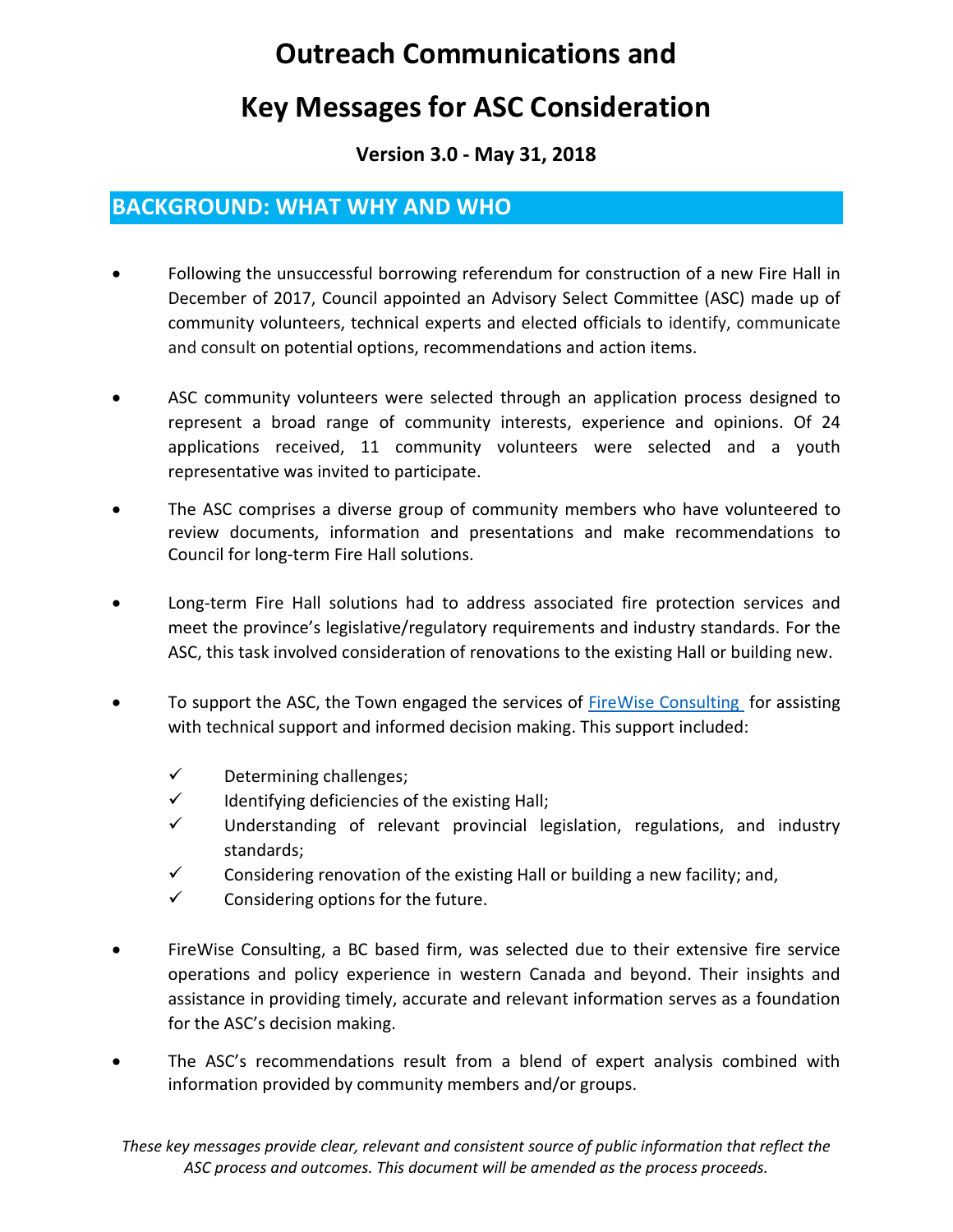# **CURRENT SITUATION: WHAT WE KNOW SO FAR**

- To date, the ASC has reviewed and provided comments on technical reports and presentations to consider what is necessary to meet provincial legislation, regulations, current service levels, and industry standards.
- At this point in the ASC's work, a number of common points of understanding have been agreed upon:
	- $\checkmark$  Providing safe, sustainable and cost-effective fire protection is important to our community and is recognized as one of the key public safety services the Town provides.
	- $\checkmark$  Fire protection affects retention of current citizens and existing businesses, as well as being of benefit to community attraction.
	- $\checkmark$  Fire halls are built to a different standard than other buildings in our province. In addition, the BC Building Code is more stringent than similar regulation in most other provinces.
	- $\checkmark$  An architect is required by both legislation and the BC Building Code to design, develop and construct a fire hall.
	- $\checkmark$  Fire halls are required by regulation to provide for decontamination processes (the process of cleaning off the chemicals from fighting fires) of equipment and firefighters.
	- $\checkmark$  The Town has undertaken short term measures to relocate personnel from the Fire Hall and restrict exposure to contaminants; subsequently WorkSafeBC has issued three compliance orders related to the current Fire Hall.

For an overview of the final report on the FireWise Consulting report on the Fire Hall, [http://www.creston.ca/DocumentCenter/View/1896/Creston-Fire-Station-Report-](http://www.creston.ca/DocumentCenter/View/1896/Creston-Fire-Station-Report-Presentation---FireWise-Consulting)[Presentation---FireWise-Consulting](http://www.creston.ca/DocumentCenter/View/1896/Creston-Fire-Station-Report-Presentation---FireWise-Consulting)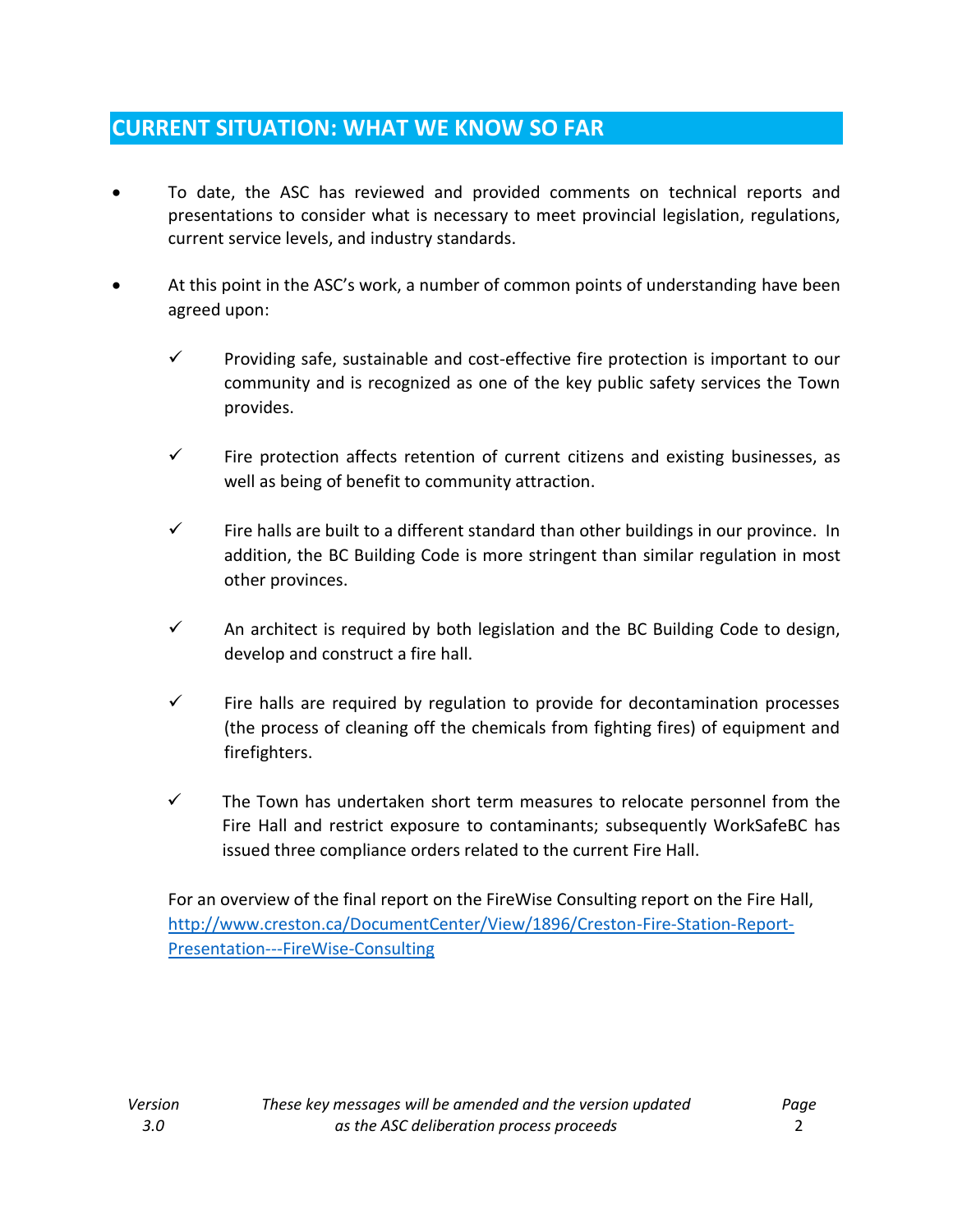# **CURRENT SITUATION: WHAT WE KNOW SO FAR – Cont'd**

- At this point in time, the ASC has made the following decisions:
	- $\checkmark$  The existing Fire Hall site cannot support a renovated facility to meet provincial regulations, industry standards, employee safety, space and parking requirements.
	- $\checkmark$  The long-term solution is the construction of a new Fire Hall.
	- $\checkmark$  A new Fire Hall must be safe and sustainable for both current and future generations built to last for the next 50 to 100 years.
	- $\checkmark$  Of four sites reviewed, the Cook Street Site (Site 2) is the recommended site for a new Fire Hall. This site selection was made in consideration of site size, geotechnical considerations, centralized location, and other associated factors.
	- $\checkmark$  For details on the site selection options please refer to: [http://www.creston.ca/DocumentCenter/View/1879/Siting-Materials-for-discussion](http://www.creston.ca/DocumentCenter/View/1879/Siting-Materials-for-discussion-with-ASC---May2)[with-ASC---May2](http://www.creston.ca/DocumentCenter/View/1879/Siting-Materials-for-discussion-with-ASC---May2)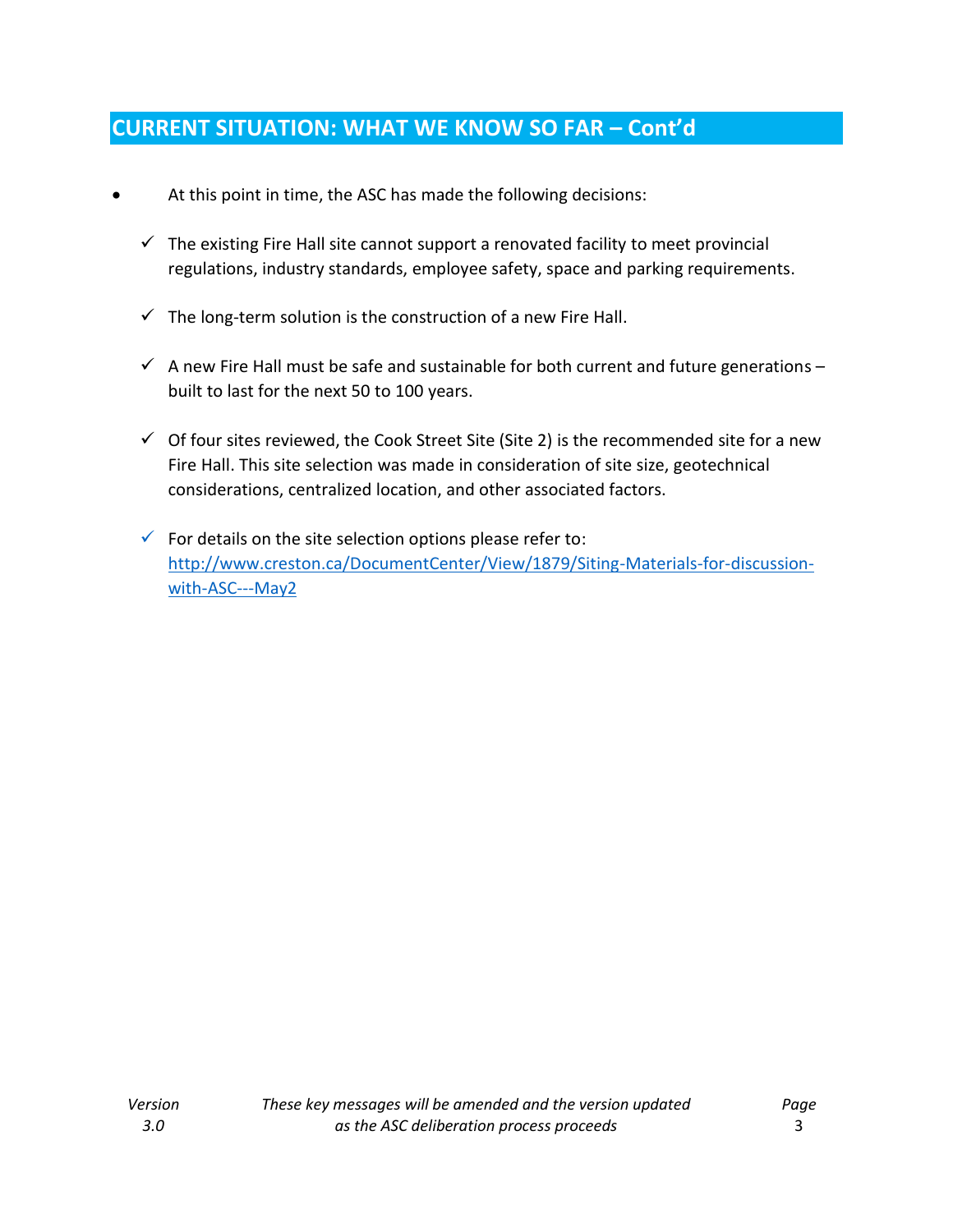# **ABOUT SITING A NEW FIRE HALL: BUILDING LOCATION**



## **Response Time**

- Response times are crucial to saving lives and property. Site selection is one of the most critical decisions when considering a new fire hall in any community, particularly when the fire service depends on volunteers. For volunteer fire departments, fire fighters report to the hall from home, and then from the hall to the fire.
- The BC Building Code identifies a different construction standard and distance of building separation if a fire department's total response time exceeds 10 minutes.

## **Site Prep**

• Many factors go into the true cost of site development. Land costs are an important consideration, but other elements also affect overall cost. While a property may appear ideal (such as the Town-owned property adjacent to the RCMP detachment) costs of utility relocation, site preparation and development, and railway crossing controls that would be required for Site 1 have resulted in the ASC selecting Site 2 as the best option.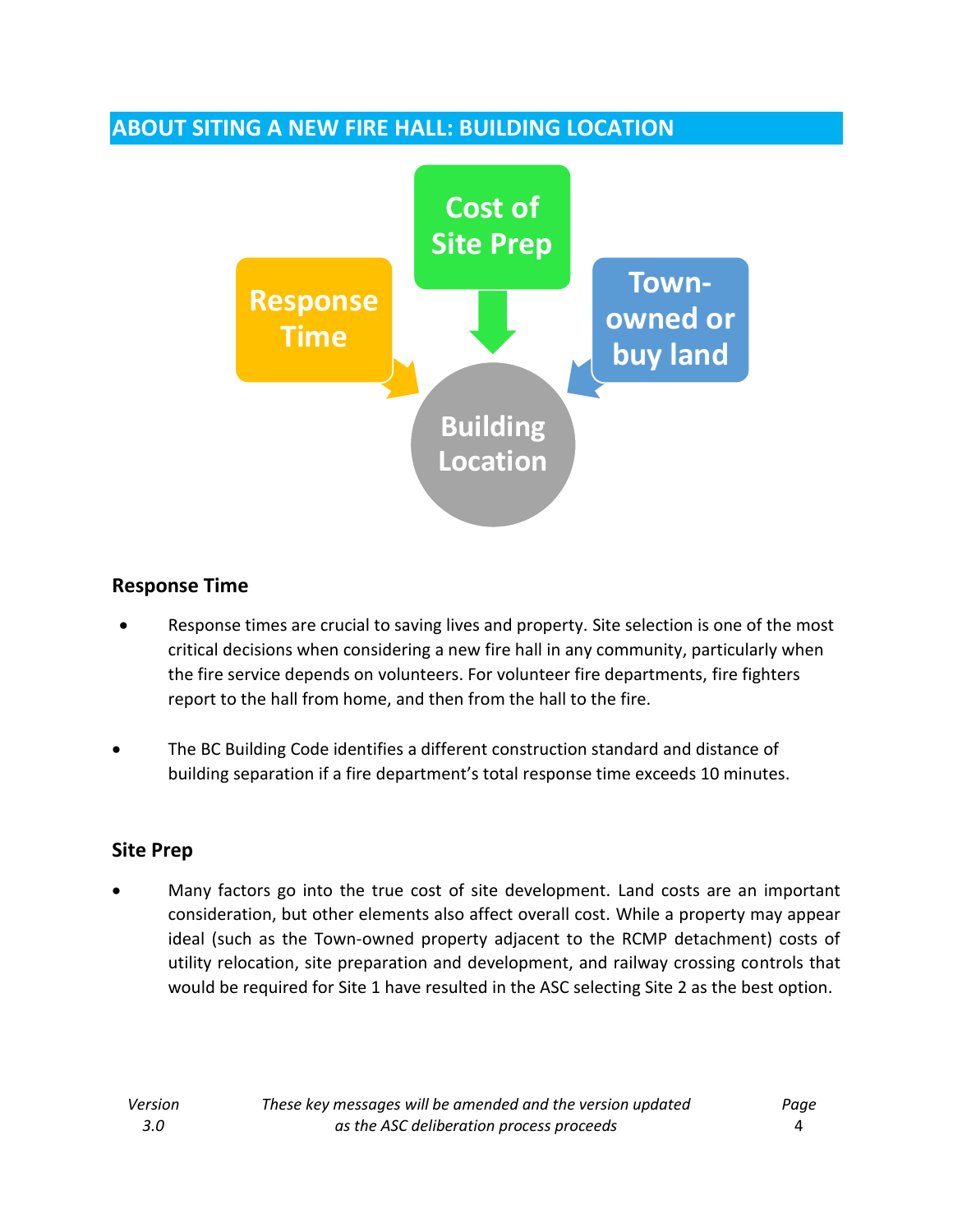## **ABOUT SITING A NEW FIRE HALL: BUILDING LOCATION – Cont'd**

The assessment of options for a Fire Hall site in Creston included consideration of site development issues, adequate space to support operations, and centralized location as it relates to response times.

#### **Land**

- The ASC reviewed a siting study which identified four potential sites for consideration in the Town of Creston. These included: Cedar St. (Site 1), Cook St. (Site 2), NW Blvd. (Site 3), and Vancouver St. (Site 4). Cedar St. (Site 1) is currently owned by the Town of Creston.
- While any land used for a Fire Hall is not/will not be part of the tax base, the use of a new site provides opportunity to return the existing Fire Hall site or other Town-owned properties back to the tax base (dependent on a future Council decision).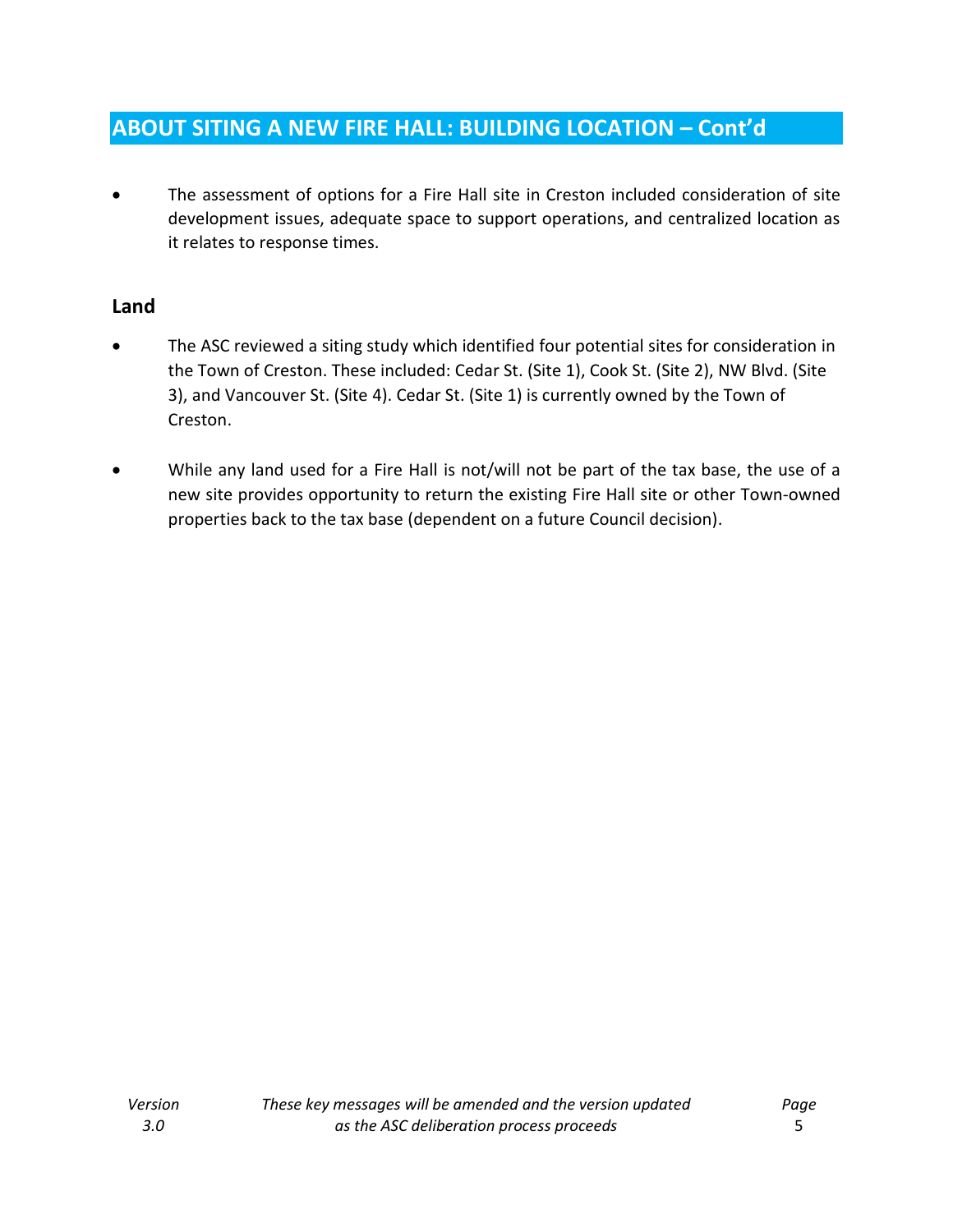## **ABOUT SITING A NEW FIRE HALL: PROJECT COSTS**



#### **Building Purpose**

Fire fighters are required to train extensively to be able to perform their duties effectively. Fire halls must be set up to support all sorts of training (including practical, classroom and online learning) to meet *BC's Office of the Fire Commissioner's Fire Service Minimum Training Standards for Structure Firefighters Competency and Training Playbook* at:

[https://www2.gov.bc.ca/assets/gov/public-safety-and-emergency-services/emergency](https://www2.gov.bc.ca/assets/gov/public-safety-and-emergency-services/emergency-preparedness-response-recovery/embc/fire-safety/playbook.pdf)[preparedness-response-recovery/embc/fire-safety/playbook.pdf](https://www2.gov.bc.ca/assets/gov/public-safety-and-emergency-services/emergency-preparedness-response-recovery/embc/fire-safety/playbook.pdf)

- Volunteer availability is a serious problem across North America, forcing fire departments to be innovative to keep their communities safe. A program like Creston's Work Experience Program (WEP) is one such innovation to address the shortage of volunteers.
- The Fire Hall must accommodate fire apparatus, fire protection equipment, shower and decontamination facilities, and adequate parking - to name a few of the requirements.

| Version | These key messages will be amended and the version updated | Page |
|---------|------------------------------------------------------------|------|
| 3.O     | as the ASC deliberation process proceeds                   |      |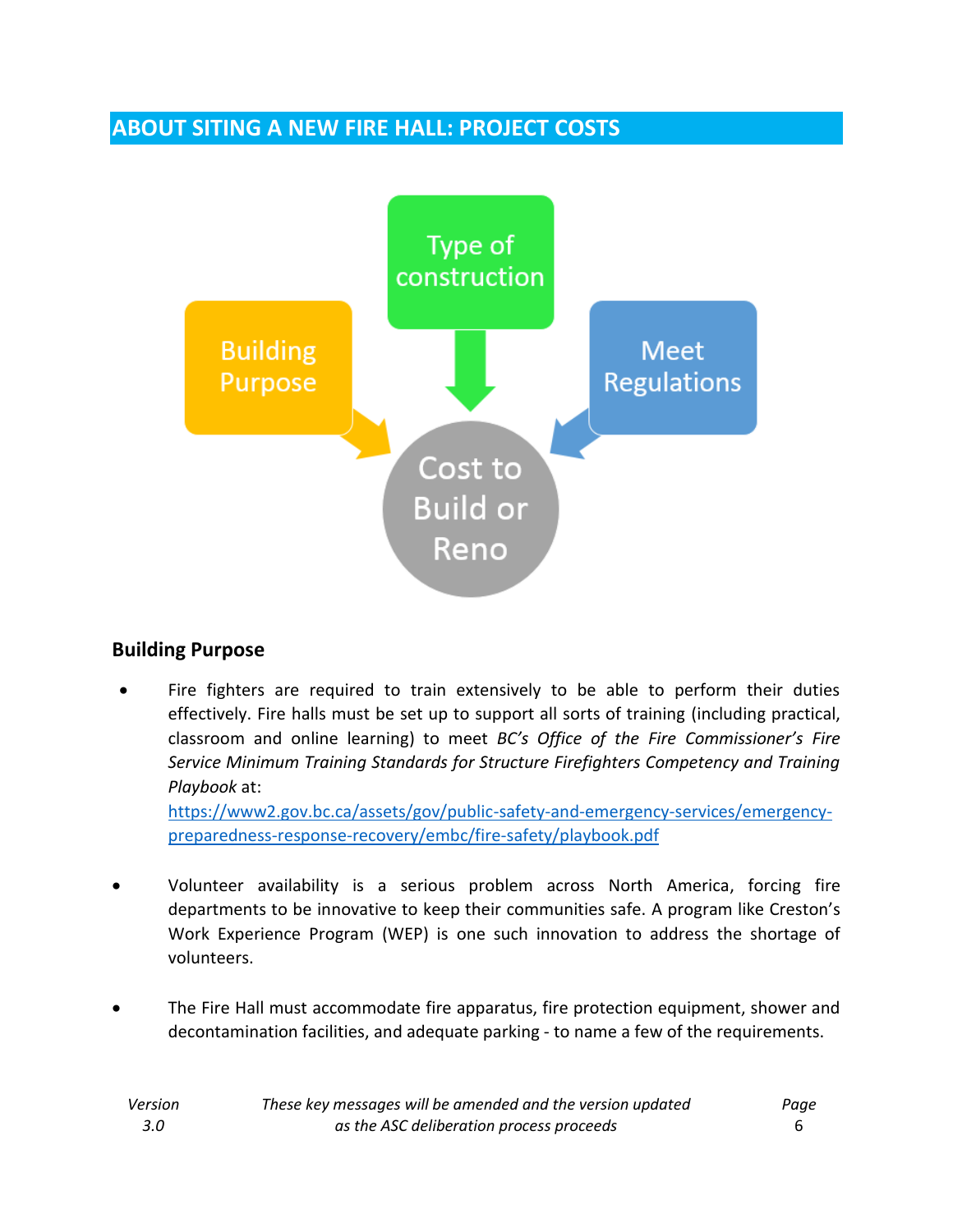## **ABOUT SITING A NEW FIRE HALL: PROJECT COSTS – Cont'd**

- The Fire Hall must provide dorm space for BC Ambulance as a partner (if they participate).
- The Fire Hall must provide kitchen and dining facilities for volunteer firefighters, staff, the Work Experience Program, and for the purposes of operating an Emergency Operations Centre both currently and into the future. Currently, dorm space is also required to maintain the Work Experience Program. However, in planning for the future, the availability of dorm space would benefit not only the Work Experience Program but the potential of career firefighters should they be required for the Creston Fire Department.
- Go to the following link to read the FireWise Consulting report for more information and insight into spatial requirements: [http://creston.ca/DocumentCenter/View/1895/FireWise-Consulting---Final-Fire-Station-](http://creston.ca/DocumentCenter/View/1895/FireWise-Consulting---Final-Fire-Station-Report---May-8-2018)[Report---May-8-2018](http://creston.ca/DocumentCenter/View/1895/FireWise-Consulting---Final-Fire-Station-Report---May-8-2018)

### **Construction**

- Fire halls are costly to construct. The Province understands that fire halls are essential to communities, particularly when the community is impacted by a disaster. The legislated BC Building Code requires fire halls to resist floods, windstorms, wildfire, seismic events and more. The BC Building Code requires professional design, strong construction and compliance to rigorous building standards, far greater than commercial or other types of buildings.
- Fire halls have a very long working life, frequently more than 50 years. For this reason, they are built to be adaptable to changes in equipment, staffing, training and regulations.
- The *2018 Altus Canadian Construction Cost Guide* states that BC project development costs range from \$315-450 per square foot, with costs outside of the Lower Mainland being typically 10-15% less. The Guide also provides costing comparisons which vary between provinces. Notably, BC construction costs are higher than Alberta's.

## **Meeting Regulations**

| Version | These key messages will be amended and the version updated | Page |
|---------|------------------------------------------------------------|------|
| 3.0     | as the ASC deliberation process proceeds                   |      |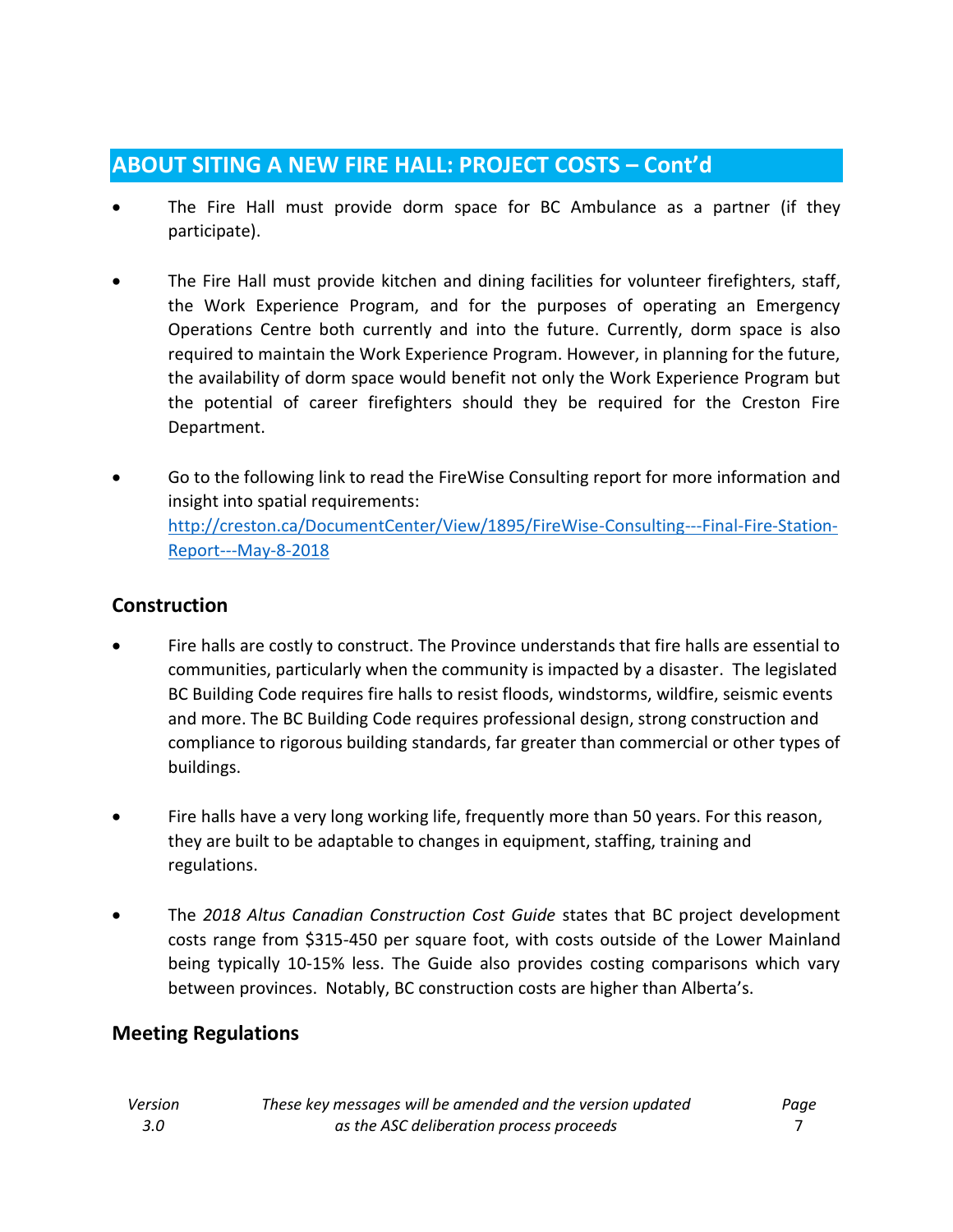• Fire halls must comply with *WorkSafeBC Occupational Health and Safety Regulations.* The firefighting industry has come to better understand firefighting health and safety



impacts. As such, WorkSafeBC now recognizes work-related cancers. Fire halls are built to ensure equipment and personnel are isolated and cleaned properly for reducing risk to occupational diseases.

# **ABOUT SITING A NEW FIRE HALL: FUNDING SOURCES**

## **Pieces of the Funding Puzzle**

- The Town of Creston has received commitment from the Regional District as a long term financial partner for debt servicing of up to \$1.48 million of the eventual project cost.
- The Town is exploring a cost neutral partnership with BC Ambulance; in other words BC Ambulance would be financially responsible for their required space at no additional cost to the Creston taxpayers.
- The Town is committed to apply for relevant federal and provincial grants to help offset the cost of a new Fire Hall and continuing to build on its reputation for success. Since

| Version | These key messages will be amended and the version updated | Page |
|---------|------------------------------------------------------------|------|
| -3.0    | as the ASC deliberation process proceeds                   |      |